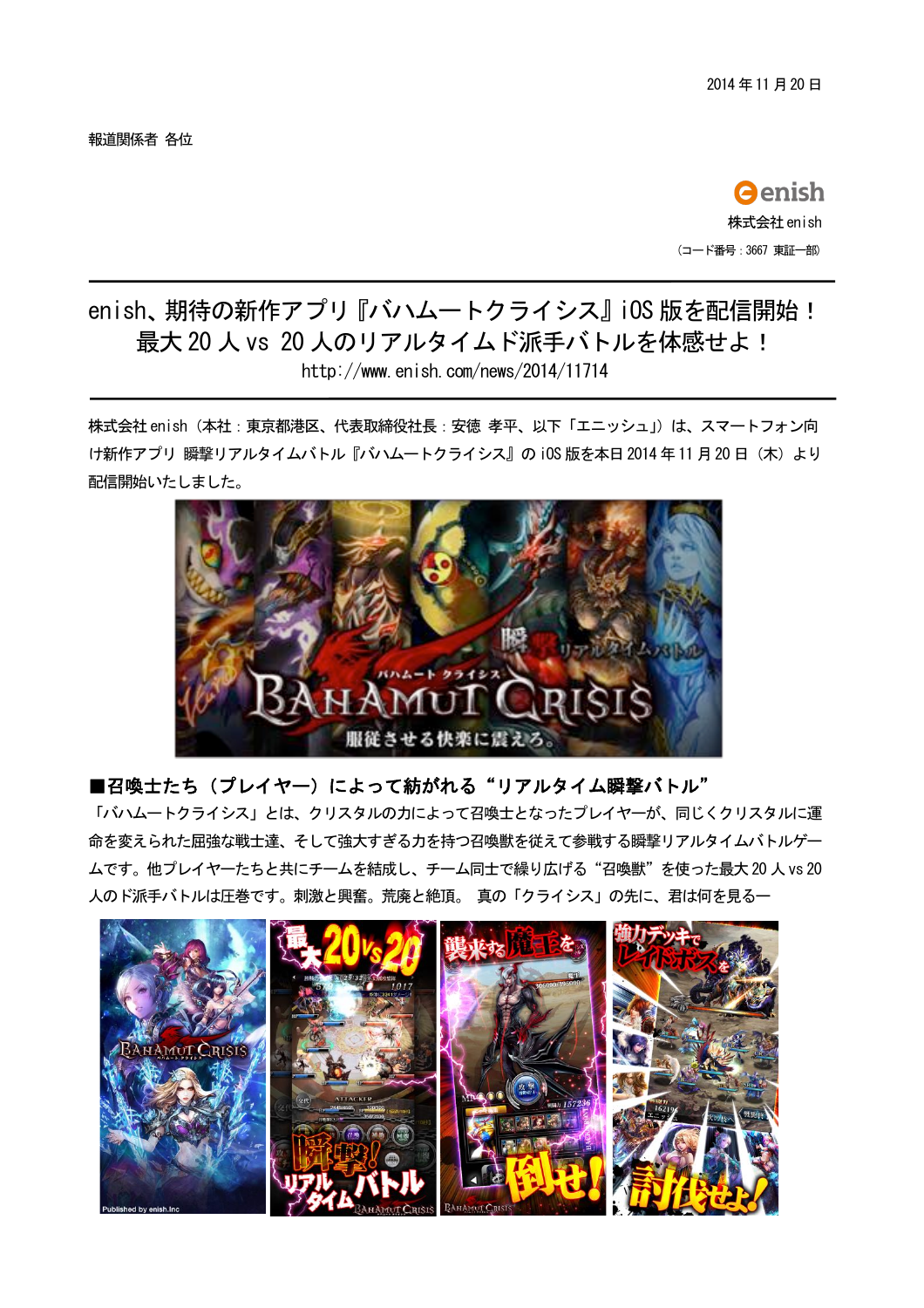## ■ 初心者ログインボーナスでクリスタルを大量ゲット!!

iOS 版の配信を記念して大量のクリスタルをゲットできるログインボーナスを実施! 今すぐ参戦してスタートダッシュを切ろう!

| 【ログインボーナス詳細】 |             |                     |  |
|--------------|-------------|---------------------|--|
| スタンプ1        | 2000 ガチャ Pt | レアメダル x1、ハイエーテル自分用  |  |
| スタンプ2        | クリスタル 500   | レアメダル x1、ハイエーテル自分用  |  |
| スタンプ 3       | クリスタル 300   | レアメダル x1、ハイエーテル自分用  |  |
| スタンプ4        | 戦場の追憶Ⅲ      | レアメダル x1、ハイエーテル自分用  |  |
| スタンプ5        | クリスタル 300   | レアメダル x1. ハイエーテル自分用 |  |
| スタンプ6        | 2000 ガチャ Pt | レアメダル x1、ハイエーテル自分用  |  |
| スタンプ7        | クリスタル 300   | レアメダル x1. ハイエーテル自分用 |  |
| スタンプ8        | 戦場の追憶Ⅲ      | レアメダル x1、ハイエーテル自分用  |  |
| スタンプ9        | クリスタル 300   | レアメダル x1. ハイエーテル自分用 |  |
| スタンプ10       | クリスタル 1000  | レアメダル x1、ハイエーテル自分用  |  |



※条件を満たしたお客様のみ該当特典を受け取れます。 ※本キャンペーンは予告なく変更及び終了することがございます。

## ■『バハムートクライシス』概要

| タイトル          | バハムートクライシス                                                     |
|---------------|----------------------------------------------------------------|
| カテゴリー         | 瞬撃リアルタイムバトル                                                    |
| 配信日           | 2014年11月20日(木)                                                 |
| 配信プラットフォーム    | App Store (Android 版 2015 年冬配信予定)                              |
| iOS/App Store | https://itunes.apple.com/jp/app/bahamutokuraishisu/id823434753 |
| アクセス方法        |                                                                |
| オフィシャルサイト     | http://www.bahamutcrisis.com                                   |
| 公式 Twitter    | https://twitter.com/bahamutcrisis                              |
| 公式 Facebook   | https://www.facebook.com/bahamutcrisis                         |
| 対応機種          | ■動作環境                                                          |
|               | iPhone4s 以降の端末 i0S6.0 以上                                       |
|               | ※i0S6.0未満では、音声が再生されない場合がございます。                                 |
|               | ※動作する端末は順次拡大対応を進めております。                                        |
|               | ※動作環境であっても一部端末で動作しない場合がございます。                                  |
|               | ※iOS4.x以下は非対応となります。                                            |
|               | ■推奨環境                                                          |
|               | iPhone5 以降の端末 iOS7.1 以上                                        |